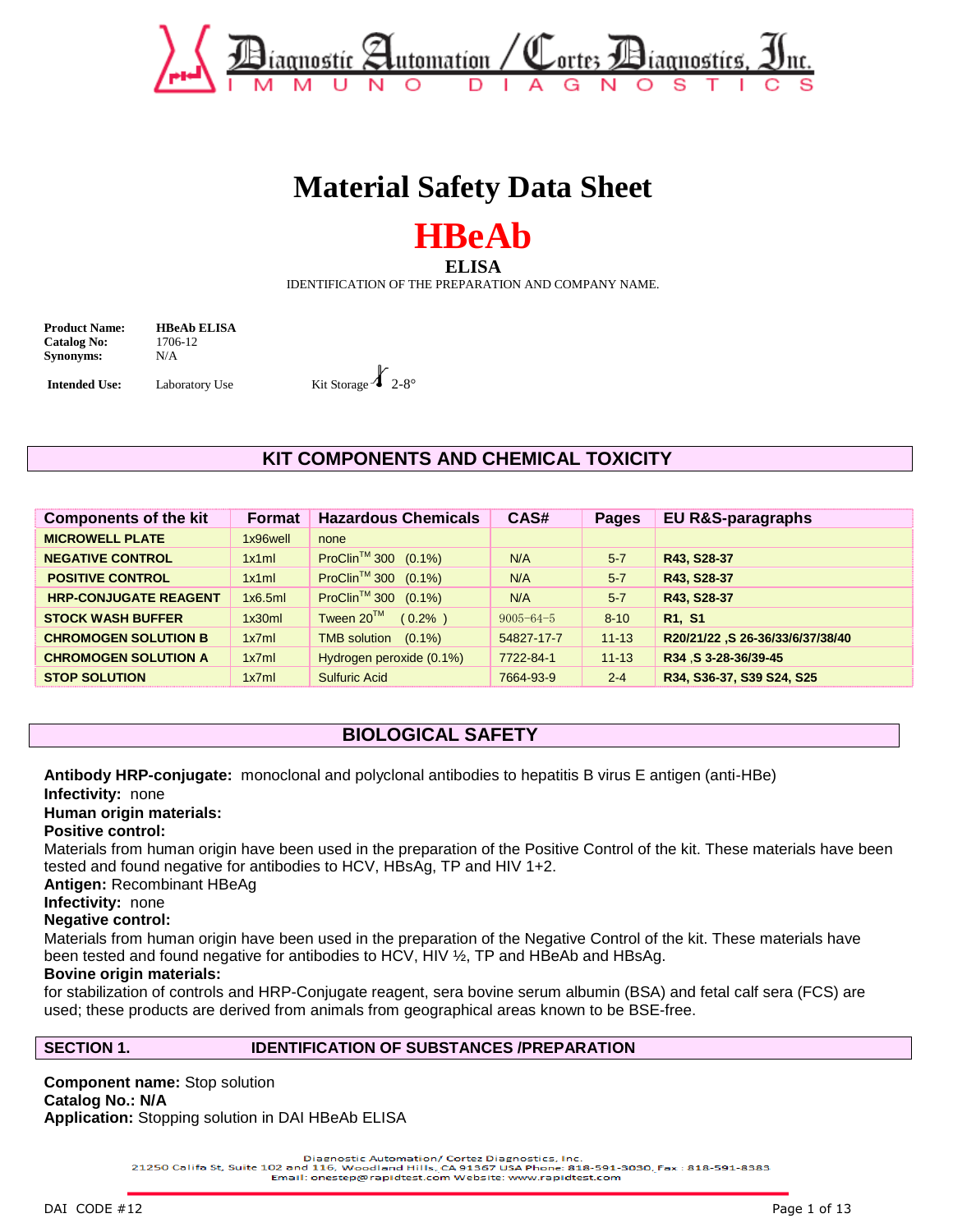

### Hazardous component: Sulfuric Acid (H<sub>2</sub>SO<sub>4</sub>) Water Solution

### **SECTION 2. COMPOSITION / INFORMATION ON INGREDIENTS**

Aqueous solution C; 35 Hazardous ingredients: CAS# 7664-93-9 2 Molar Sulfuric acid

## **SECTION 3. HAZARD IDENTIFICATION**



**C** Corrosive **( not indicated on reagent label ) R34** Cause burns

### **SECTION 4. FIRST AID MEASURES**

- **EXECTER After inhalation** In case of unconsciousness place patient stably in side position for transportation
- **After skin contact** Immediately wash with water and soap and rinse thoroughly
- **After eye contact** Rinse opened eye for several minutes under running water
- **After swallowing** Drink plenty of water and provide fresh air. Call for a doctor immediately

### **SECTION 5. FIRE FIGHTING MEASURES**

**Suitable extinguishing agents:** CO<sub>2</sub>, powder or water spray. Fight larger fires with water spray or alcohol resistant foam. **Non-applicable extinguishing media:** Undetermined

**Special exposure hazards arising from the substance or preparation itself:** Undetermined **Special protective equipment for fire fighters.** Not required

### **SECTION 6.** ACCIDENTAL RELEASE MEASURES

**Personal precautions:** Wear protective equipment. Keep unprotected persons away.

### **Environmental precautions:**

- $\triangleright$  Prevent seepage into sewage system, work pits and cellars. Dilute with plenty of water.
- $\triangleright$  Do not allow entering sewers/ surface or ground water.

### **Measures for cleaning**

- $\triangleright$  Absorb with liquid-binding material (sand, diatomite, acid binders, universal binders, sawdust).
- $\triangleright$  Use neutralizing agent.
- $\triangleright$  Dispose contaminated material as waste according to item 13.
- $\triangleright$  Ensure adequate ventilation.

### **SECTION 7.** HANDLING AND STORAGE

**Handling:** Cannot be stored indefinitely

**Information for safe handling, fire, and explosion protection:** No special measures required **Storage:**

**Requirements to be met by storerooms and receptacles:** Store in cool, well-ventilated location, away from any area where fire hazard may be present.

**Information about storage in one common storage facility:** Store separately from incompatible materials. **Common storage facility:** Not special requirements

**Further information about storage conditions:** Keep vials tightly closed. Protect against physical damage.

### **Storage class and class according to regulation on flammable liquids:** Void

# **SECTION 8. EXPOSURE CONTROL / PERSONAL PROTECTION**

**Additional information about design of technical facilities: Ingredients with limit values that require monitoring at the workplace:**

Diagnostic Automation/ Cortez Diagnostics, Inc.<br>21250 Califa St, Suite 102 and 116, Woodland Hills, CA 91367 USA Phone: 818-591-3030, Fax: 818-591-8383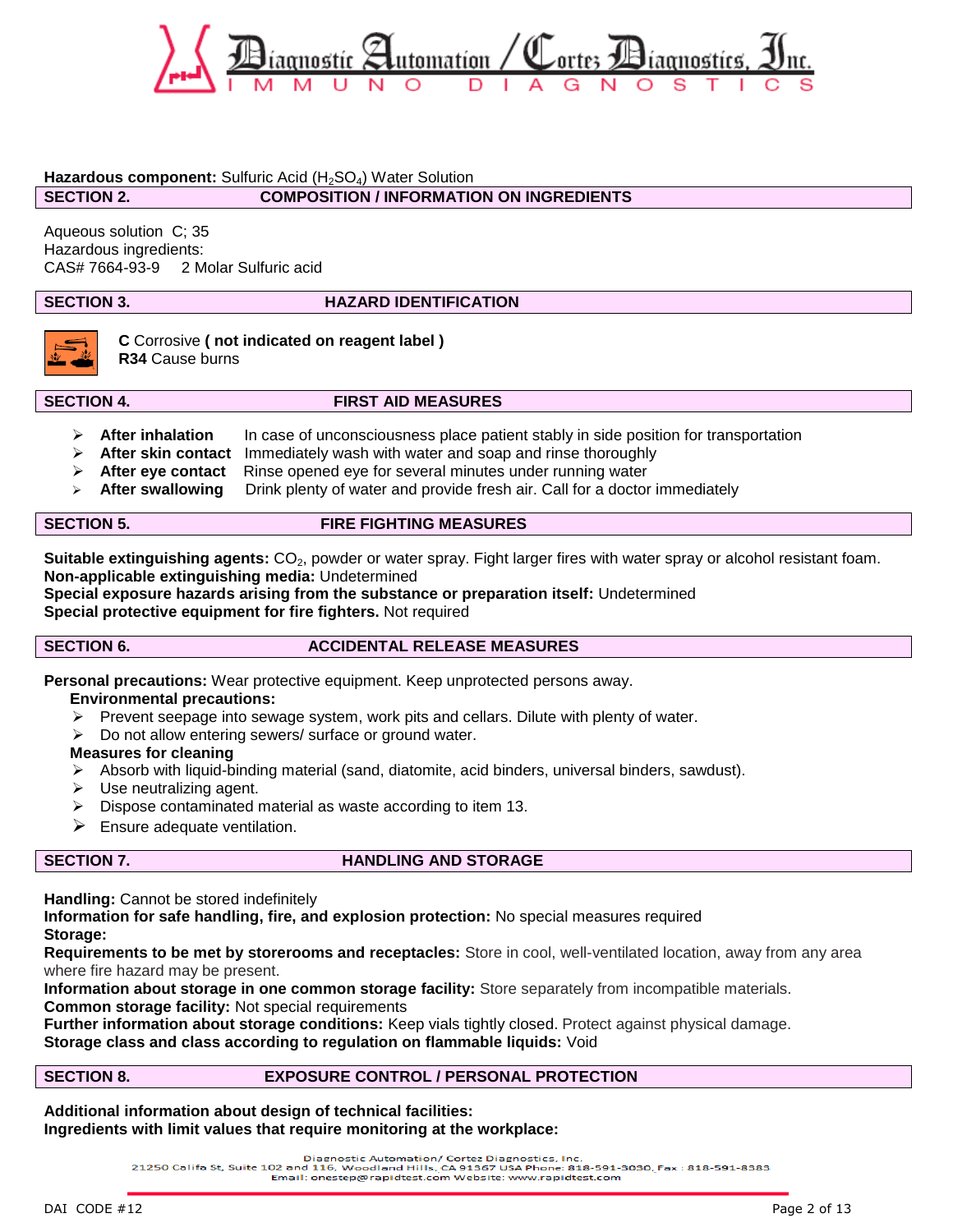

The product does not contain any relevant quantities of materials with critical values that have to be monitored at the workplace **Additional information:** The lists valid during the making were used as basis

Personal protective equipment **S36, S37, S39 General protective and hygienic measures** Immediately remove all soiled and contaminated clothing Wash hands before breaks and at the end of work Avoid contact with the eyes **S25** and skin **S24 Respiratory protection:** Not required **Hand protection: S37** required **Eye protection: S39** required

### **SECTION 9. IMPORTANT HEALTH, SAFETY AND ENVIRONMENTAL INFORMATION**

**Color:** Colorless **Odor:** Odourless **Flash point:** N/A **Vapor pressure:** N/A **Oxidizing properties:** The contract of the contract of the Evaporation rate: N/A **Explosivity :**N/A **Melting point:** N/A **Relative density:**  $N/A$  **PH : 0.5** 

**Form:** liquid **Solvent content:** Organic solvents 0 % **Boiling point:** N/A **Danger of explosion:** No explosion hazard. **Self-igniting:** Not selfigniting. **Solubility in Water:** Totally miscible

### **SECTION 10. STABILITY AND REACTIVITY**

**Thermal decomposition:** If used according to specifications the reagent will not decompose **Conditions to be avoided: Dangerous reactions:** No dangerous reactions known

**Dangerous decomposition products:** No dangerous decomposition products known

### **SECTION 11. TOXICOLOGICAL INFORMATION**

**Acute toxicity:**

**Primary irritant effect:**

- **On the skin:** Caustic effect on skin and mucous membranes.
- **On the eye:** Strong caustic effect.

**Sensitization:** No sensitizing effects known.

### **Additional toxicological information:**

The product shows the following dangers:

**Corrosive -** Swallowing will lead to a strong caustic effect on mouth and throat and to the danger of perforation of esophagus and stomach.

### **SECTION 12.** ECOLOGICAL INFORMATION

**Ecotoxisity:** N/A **Mobility:** N/A **Persistence and degradability: Bioaccumulative potential Others:** Hazardous for water

Danger to drinking water if even small quantities leak into the ground. Should not be allowed to reach ground water, water route or sewage system undiluted or unneutralized.

### **SECTION 13. DISPOSAL CONSIDERATIONS**

**Recommendation** Smaller quantities can be disposed of with household waste.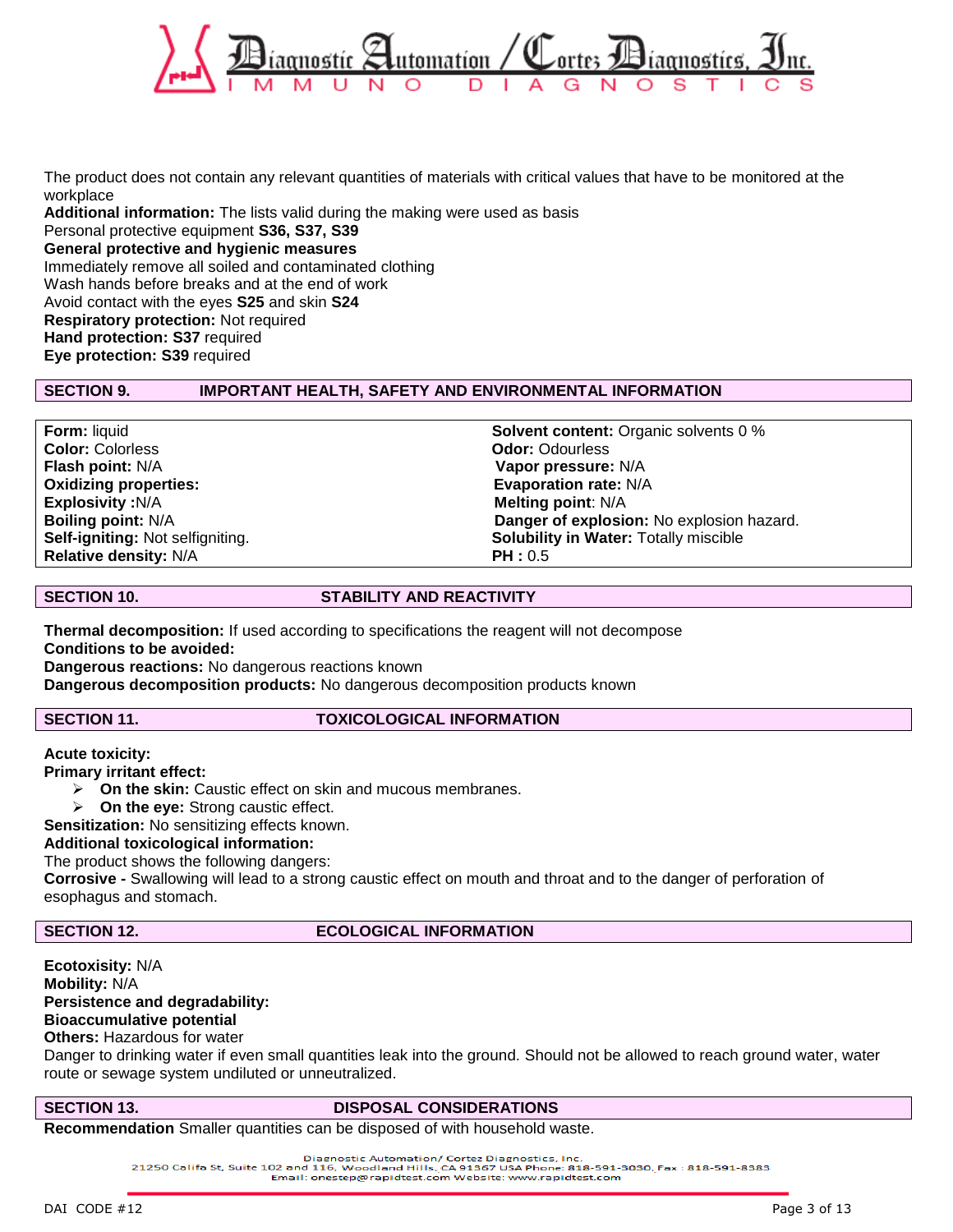

### **Uncleaned packaging:** N/A

**Recommended cleansing agents:** Water, if necessary together with cleansing agents.

**SECTION 14. TRANSPORT INFORMATION**

### **Land Transport ADR/RID**

Shipping name: Sulfuric Acid Water Solution as Stop solution in DAI HBeAb ELISA Packaging group: III Classification: R34 **Maritime Transport IMDG/GGVSee** Shipping name: Sulfuric Acid Water Solution as Stop solution in DAI HBeAb ELISA Packaging group: III Classification: R34

EmS: 8-06 Marine pollutant: No

### **Air Transport ICAO/IATA**

Shipping name: Sulfuric Acid Water Solution as Stop solution in DAI HBeAb ELISA Packaging group: III Classification: R34

### **SECTION 15.** REGULATIONS

**Code letter and hazard designation of product:** N/A

**Risk phrases:** R34 Causes burns.

### **Safety phrases:**

S26 In case of contact with eyes, rinse immediately with plenty of water and seek medical advice.

S36/37/39 Wear suitable protective clothing, gloves and eye/face protection.

S45 In case of accident or if you feel unwell, seek medical advice immediately (show the label where possible).

S60 This material and its container must be disposed of as hazardous waste.

**National regulations:** The current regulation of China and 91/155/EC

**Water hazard class:** hazardous for water.

|  | <b>SECTION 16.</b> |
|--|--------------------|
|--|--------------------|

**SECTION 16. OTHERS**

This information is based on our present state of knowledge and according to the internationally and domestically available literature. However, this MSDS shall not be used as a warranty for any specific product features. The MSDS is not a legally valid contractual relationship.

### **SECTION 1. IDENTIFICATION OF SUBSTANCES /PREPARATION**

| <b>Component name:</b> | Positive control, Negative control, HRP - Conjugate               |
|------------------------|-------------------------------------------------------------------|
| Catalog No.: N/A       | <b>Application:</b> Positive control for HBeAb in DAI HBeAb ELISA |
| Catalog No.: N/A       | <b>Application:</b> Negative control for HBeAb in DAI HBeAb ELISA |
| Catalog No.: N/A       | Application: HRP conjugate of anti-HBe in DAI HBeAb ELISA         |

Hazardous component: ProClin™ 300

**SECTION 2. COMPOSITION / INFORMATION ON INGREDIENTS** 

Aqueous solution Xi; 35 0.1% Hazardous ingredients: CAS# N/A

### **SECTION 3. HAZARD IDENTIFICATION**

**Xi** Irritant **( not indicated on reagent label ) R43** May cause sensitization by skin contact

on/ Cortez Diagnostics, Inc.<br>|ls, CA 91367 USA Phone: 818-591-3030, Fax : 818-591-8383 Email: onestep@rapidtest.com Website: www.rapidtest.com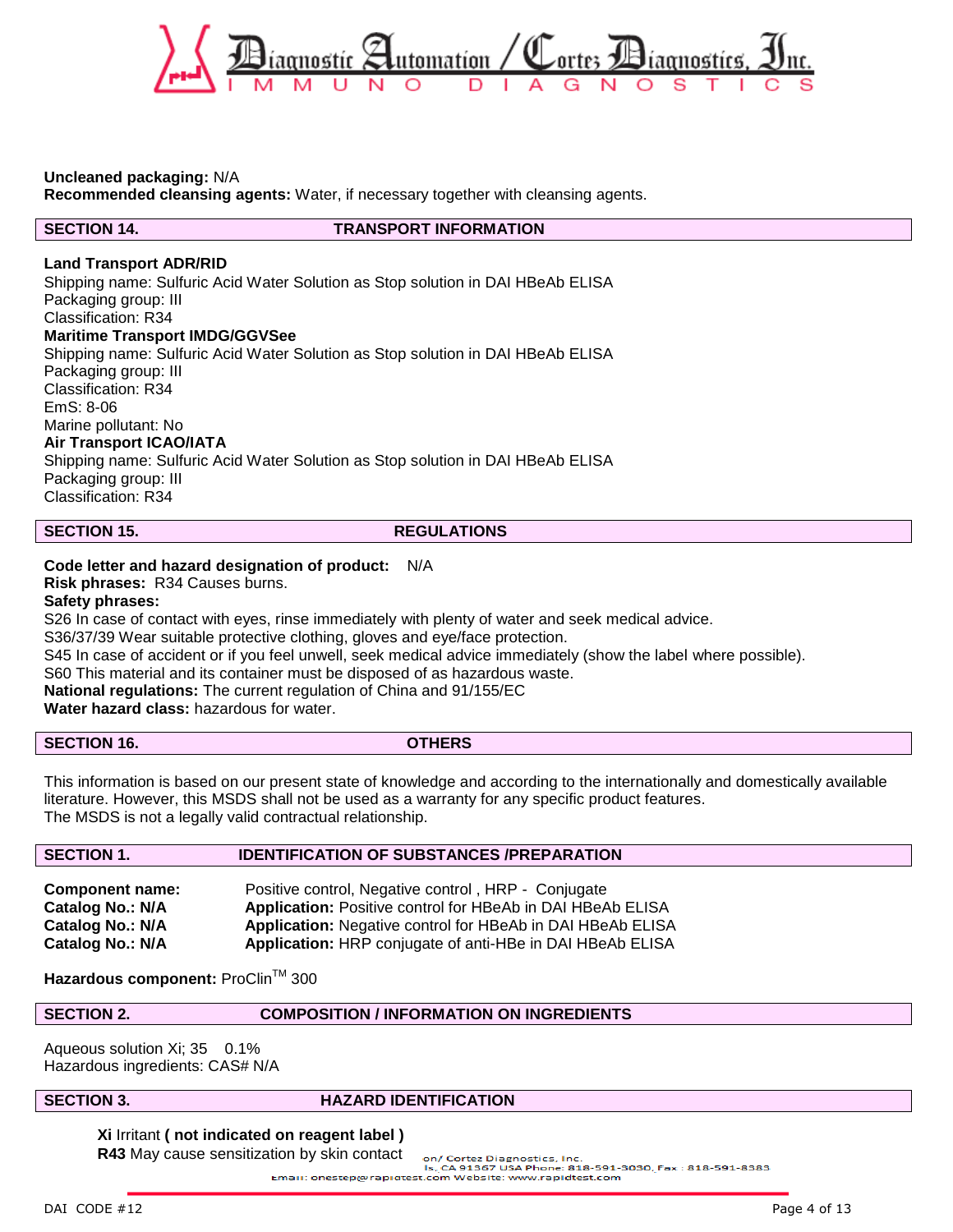



### **SECTION 4. FIRST AID MEASURES**

- **After inhalation** In case of unconsciousness place patient stably in side position for transportation
- **After skin contact** Immediately wash with water and soap and rinse thoroughly
- **After eye contact** Rinse opened eye for several minutes under running water
- **After swallowing** Drink plenty of water and provide fresh air. Call for a doctor immediately

### **SECTION 5. FIRE FIGHTING MEASURES**

Suitable extinguishing agents: CO<sub>2</sub>, powder or water spray. Fight larger fires with water spray or alcohol resistant foam. **Non-applicable extinguishing media: N/A**

**Special exposure hazards arising from the substance or preparation itself, combustion products, resulting gases, etc.:** Emits toxic fumes under fire conditions

**Special protective equipment for fire fighters.** Wear self-contaminated breathing apparatus and protective clothing to prevent contact with skin and eyes

### **SECTION 6.** ACCIDENTAL RELEASE MEASURES

**Personal precautions:** Wear protective equipment. Keep unprotected persons away.

- **Environmental precautions:**
	- $\triangleright$  Prevent seepage into sewage system, work pits and cellars.
	- Dilute with plenty of water.
	- $\triangleright$  Do not allow entering sewers/ surface or ground water.

### **Measures for cleaning**

- Absorb with liquid-binding material (sand, diatomite, acid binders, universal binders, sawdust).
- $\triangleright$  Dispose contaminated material as waste according to item 13.
- $\triangleright$  Ensure adequate ventilation.

### **SECTION 7.** HANDLING AND STORAGE

### **Handling:**

**Information for safe handling:** No special measures required

Information about fire - and explosion protection: No special measures required **Storage:**

**Requirements to be met by storerooms and receptacles:** Store in cool, well-ventilated location, away from any area where fire hazard may be present.

**Information about storage in one common storage facility:** Store separately from incompatible materials. **Common storage facility:** Not special requirements

**Further information about storage conditions:** Keep vials tightly closed. Protect against physical damage. **Storage class and class according to regulation on flammable liquids:** Void

# **SECTION 8. EXPOSURE CONTROL /PERSONAL PROTECTION**

### **Additional information about design of technical facilities:**

**Ingredients with limit values that require monitoring at the workplace:**

The product does not contain any relevant quantities of materials with critical values that have to be monitored at the workplace

May cause sensitization by skin contact **R 43**

In case of accident or if you feel unwell, seek medical advice immediately **S45**

Avoid release to the environment **S 61**

**Additional information:** The lists valid during the making were used as basis **Personal protective equipment S36, S37, S39**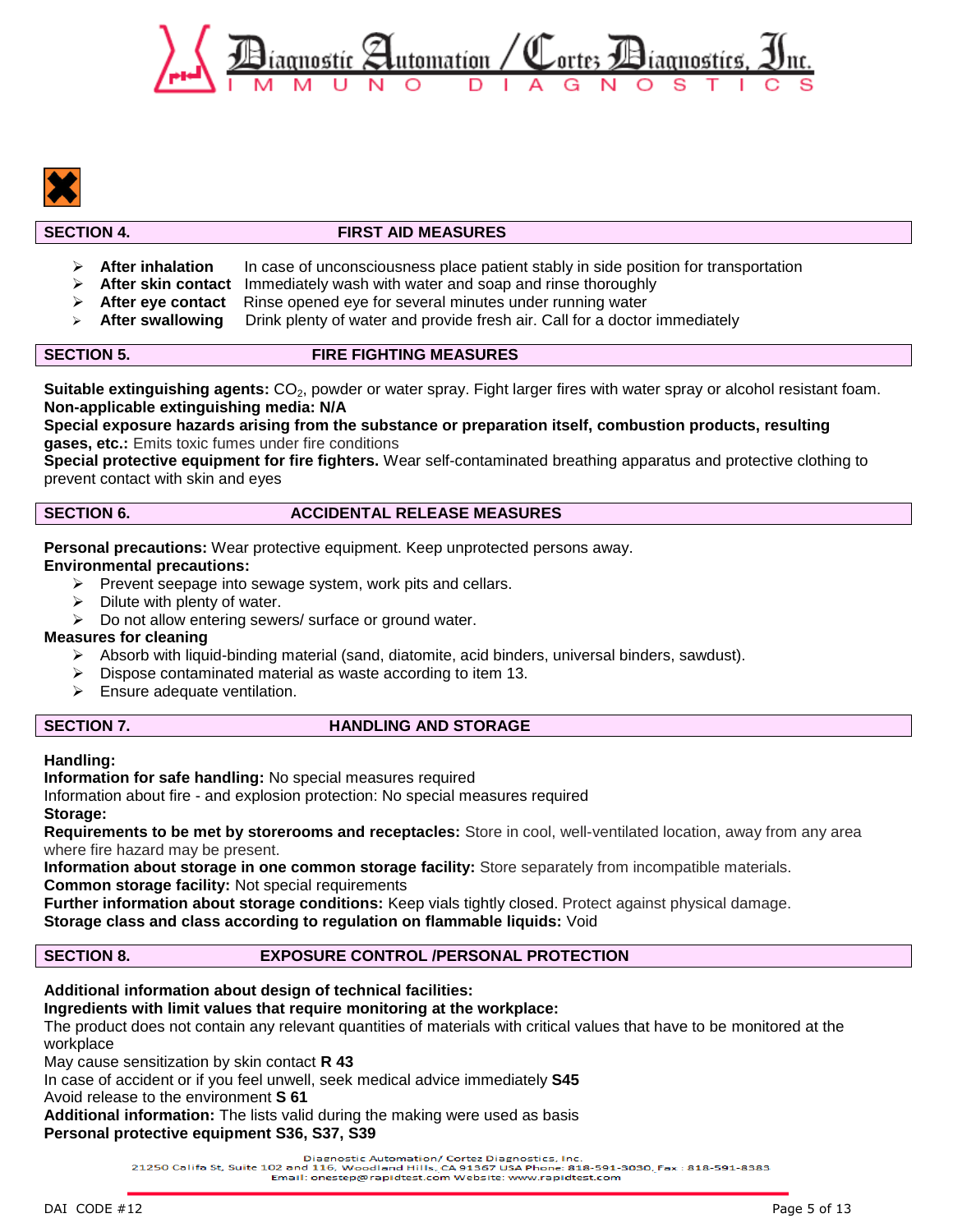

### **General protective and hygienic measures**

Immediately remove all soiled and contaminated clothing. In case of contact with the eyes, rinse immediately with plenty of water and seek medical advice Wash hands before breaks and at the end of work Avoid contact with the eyes **S25** and skin **S24 Respiratory protection:** Not required **Hand protection: S37** required **Eye protection: S39** required

### **SECTION 9. IMPORTANT HEALTH, SAFETY AND ENVIRONMENTAL INFORMATION**

**Form:** liquid **PH :** 4.1 **Color:** Colorless **Odour:** Odourless **Flash point:** 66.11C **Vapour pressure:** >1 G/L **Oxidising properties:** N/A **Evaporation rate:** <1 **Explosivity:** N/A **Boiling point: 189C Relative density: N/A Solvent content:** N/A

**Melting point:** -40C **Danger of explosion:** No explosion hazard. **Solubility in Water: Fully miscible Z1076** 

### **SECTION 10. STABILITY AND REACTIVITY**

**Thermal decomposition:** If used according to specifications the reagent will not decompose **Conditions to be avoided:**

**Incompatibilities :** OXIDIZING AGENTS, REDUCING AGENTS, AMINES , MERCAPTANS **Hazardous combustion or decomposition products:** NITROGEN OXIDES, SULFUR OXIDES, HYDROGEN CHLORIDE GAS

**Hazardous polymerization:** Will not occur

### **SECTION 11. TOXICOLOGICAL INFORMATION**

**Acute toxicity:**

**Primary irritant effect:**

- **On the skin:** Sensitization effect on skin and mucous membranes.
- **On the eye:** Strong caustic effect.

### **Additional toxicological information:**

Acute effects – causes burns and sensitization (allergic effects) on the skin. Extremely destructive to the tissue of the mucous membranes and upper respiratory tract, the skin and the eyes. Maybe harmful if inhalated or swallowed .

**INHALATION MAY RESULT IN SPASM, INFLAMMATION AND EDEMA OF THE LARYNX AND BRONCHI, CHEMICAL PNEUMONITIS AND PULMONARY EDEMA. SYMPTOMS OF EXPOSURE MAY INCLUDE BURNING SENSATION, COUGHING, WHEEZING, LARYNGITIS, SHORTNESS OF BREATH, HEADACHE, NAUSEA AND VOMITING. EXPOSURE CAN CAUSE: DERMATITIS**

### **SECTION 12.** ECOLOGICAL INFORMATION

### **Ecotoxisity: N/A Mobility: N/A Persistence and degradability: N/A Bioaccumulative potential : N/A**

**Others:** Hazardous for water; Very toxic to aquatic organisms **S 50;** Do not allow product to reach ground water, water course or sewage system. Danger to drinking water if even small quantities leak into the ground.

### **SECTION 13. DISPOSAL CONSIDERATIONS**

To be disposed only by professional waste disposal service. Dissolve the material with a combustible solvent and burn in a chemical incinerator equipped with an afterburner and scrubber.

Diagnostic Automation/ Cortez Diagnostics, Inc.<br>21250 Califa St, Suite 102 and 116, Woodland Hills, CA 91367 USA Phone: 818-591-3030, Fax: 818-591-8383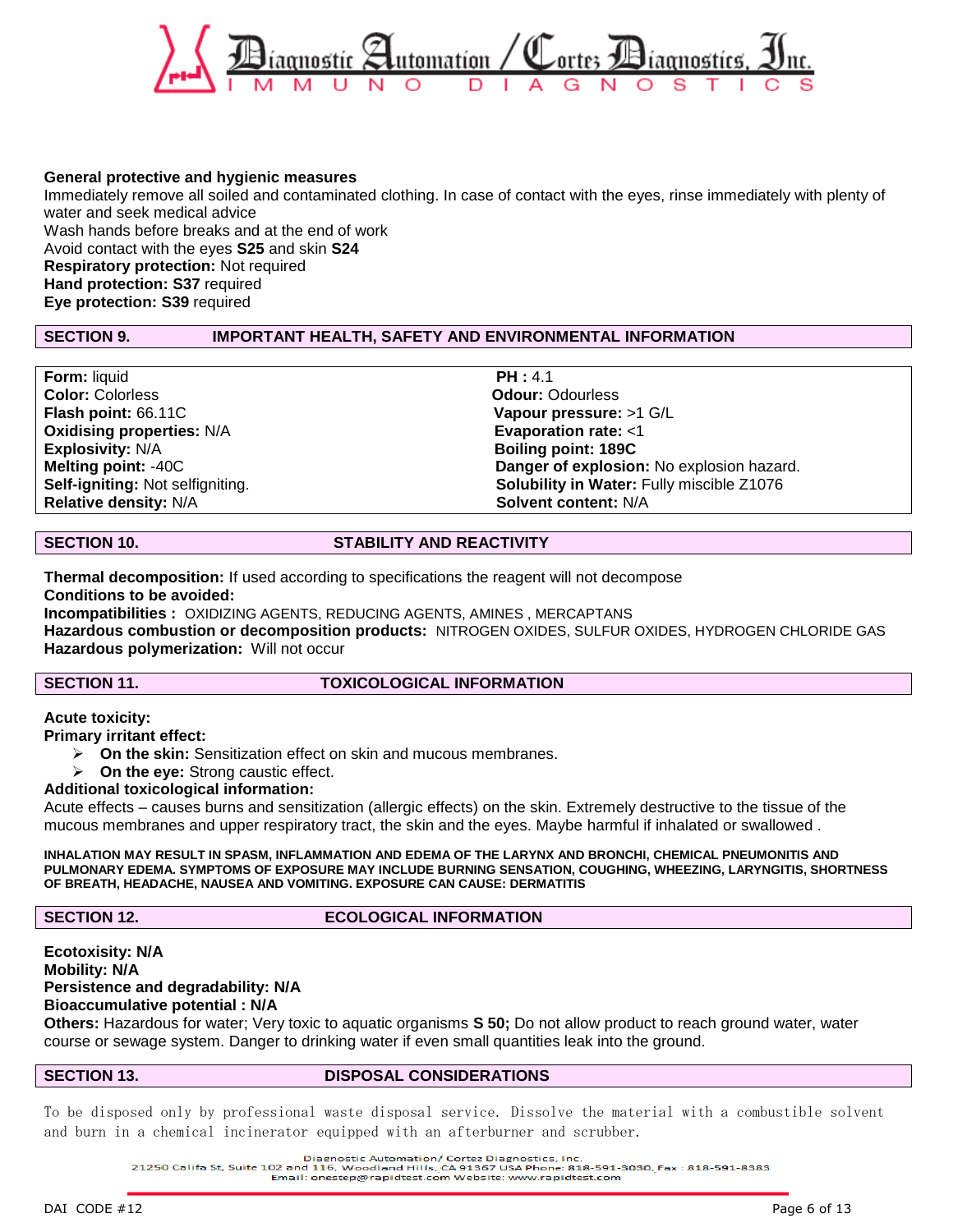

### **SECTION 14. TRANSPORT INFORMATION**

### **Land Transport ADR/RID**

Shipping name: ProClin™ 300 as a preservative reagent in DAI HBeAb ELISA Packaging group: III Classification: R43 **Maritime Transport IMDG/GGVSee** Shipping name: ProClin<sup>™</sup> 300 as a preservative reagent in DAI HBeAb ELISA Packaging group: III Classification: R43 EmS: 8-06 Marine pollutant: Yes **Air Transport ICAO/IATA** Shipping name: ProClin<sup>™</sup> 300 as a preservative reagent in DAI HBeAb ELISA Packaging group: III

Classification: R43

**SECTION 15.** REGULATIONS

### **Code letter and hazard designation of product:** N/A

**Risk phrases:** R43 May cause sensitization by skin contact

**Safety phrases:**

S26 In case of contact with eyes, rinse immediately with plenty of water and seek medical advice.

S36/37/39 Wear suitable protective clothing, gloves and eye/face protection.

S60 This material and its container must be disposed of as hazardous waste

S 45 In case of accident or if you feel unwell, seek medical advice immediately

S 61 Avoid release to the environment

**National and international regulations:** The current regulation of China and 91/155/EC

**Water hazard class:** hazardous for water.

**SECTION 16. OTHERS**

This information is based on our present state of knowledge and according to the internationally and domestically available literature. However, this MSDS shall not be used as a warranty for any specific product features. The MSDS is not a legally valid contractual relationship.

### **SECTION 1. IDENTIFICATION OF SUBSTANCES /PREPARATION**

**Component name:** 20 X Stock Wash Buffer **Catalog No.: N/A Application:** Washing solution in DAI HBeAb ELISA **Hazardous component:** Tween 20 (0.2%) **Synonyms:** Polyoxyehtylene (**20**) sorbitan monolaurate

### **SECTION 2. COMPOSITION / INFORMATION ON INGREDIENTS**

Aqueous solution **R1, S1 (As raw material)** Hazardous ingredients: CAS# 9005-64-5

### **SECTION 3. HAZARD IDENTIFICATION**

**Inhalation:** May cause mild irritation to respiratory tract.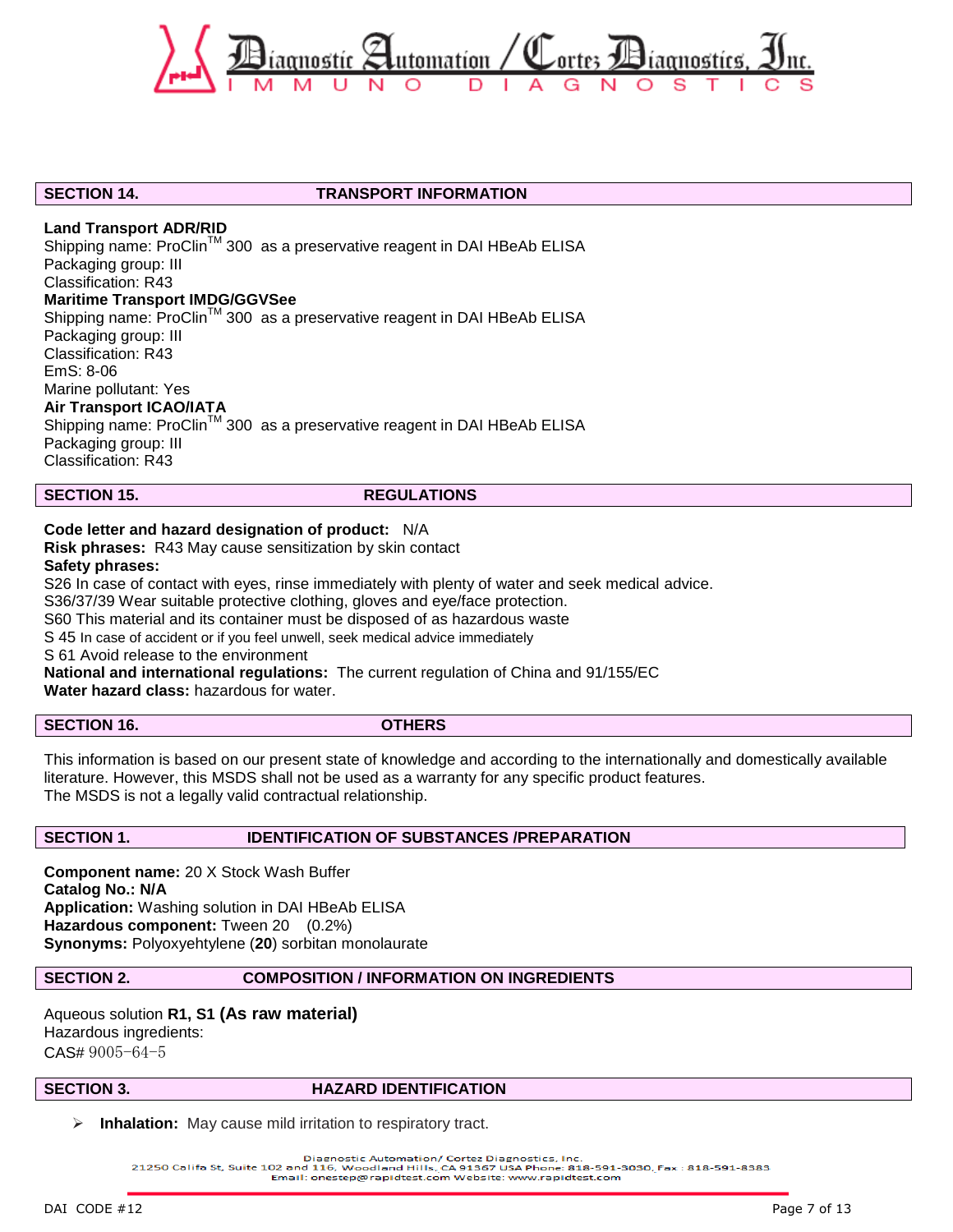

- **Swallowing:** May cause gastrointestinal irritation.
- **Skin Contact:** Contact may cause irritation.
- **Eye Contact:** May cause irritation.

### **SECTION 4. FIRST AID MEASURES**

- **After inhalation:** N/A
- **After swallowing:** Get medical attention immediately. Never give anything by mouth to an unconscious person. Call for a doctor immediately
- **After skin contact** Immediately wash with water and soap and rinse thoroughly. Get medical attention if irritation develops or persists.
- **After eye contact:** Rinse opened eye for several minutes under running water. Get medical attention immediately.

### **SECTION 5. FIRE FIGHTING MEASURES**

**Suitable extinguishing agents:** N/A

**Non-applicable extinguishing media:** N/A

### **Special exposure hazards arising from the substance or preparation itself, combustion products, resulting gases, etc.:** Explosive when dry **R1 ( As raw material)**

**Special protective equipment for fire fighters.** Wear self-contaminated breathing apparatus and protective clothing to prevent contact with skin and eyes

### **SECTION 6. ACCIDENTAL RELEASE MEASURES**

**Personal precautions:** Wear protective equipment. Keep unprotected persons away.

**Environmental precautions:**

- $\triangleright$  Prevent seepage into sewage system, work pits and cellars.
- ▶ Do not allow entering sewers/ surface or ground water.

### **Measures for cleaning**

- $\triangleright$  Absorb with liquid-binding material (sand, diatomite, acid binders, universal binders, sawdust).
- $\triangleright$  Dispose contaminated material as waste according to item 13.
- $\triangleright$  Ensure adequate ventilation.
- $\triangleright$  Use non-sparking tools

### **SECTION 7. HANDLING AND STORAGE**

### **Handling:**

**Information for safe handling:** Avoid contact with skin and eyes. Wash hands before eating and after handling. Follow good hygienic practices, including no eating, drinking, or smoking in work areas.

**Information about fire - and explosion protection:** No special measures required **Storage:**

**Requirements to be met by storerooms and receptacles:** Store in cool, well-ventilated location, away from any area where fire hazard may be present.

**Information about storage in one common storage facility:** Store separately from incompatible materials.

**Common storage facility:** Not special requirements

**Further information about storage conditions:** Keep vials tightly closed **S1** . Protect against physical damage. **Storage class and class according to regulation on flammable liquids:** Void

### **SECTION 8. EXPOSURE CONTROL /PERSONAL PROTECTION**

**Additional information about design of technical facilities:**

# **Ingredients with limit values that require monitoring at the workplace:**

The product does not contain any relevant quantities of materials with critical values that have to be monitored at the workplace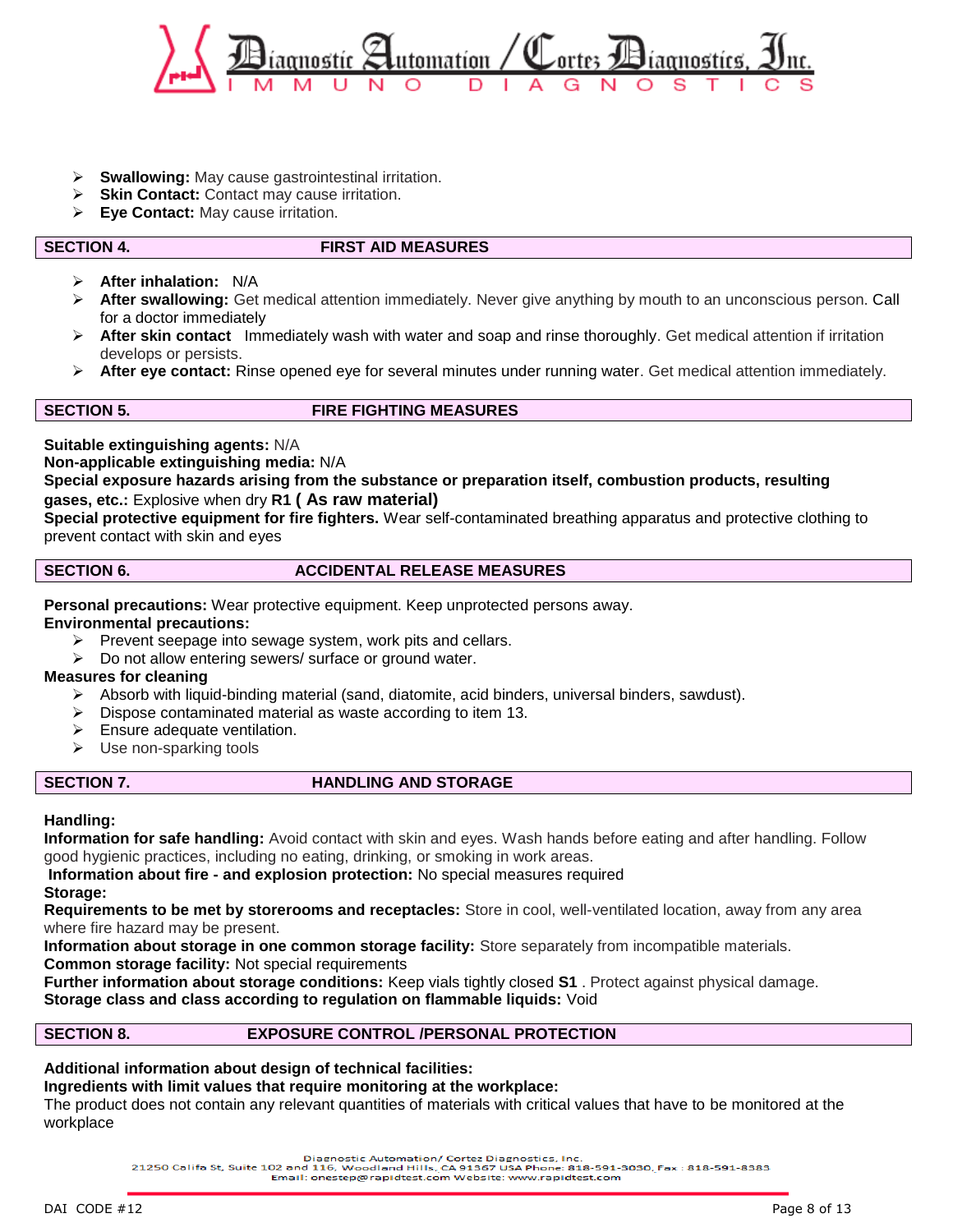

Avoid release to the environment **S 61** Keep locked up **S1** Explosive when dry **R1 ( As raw material) Additional information:** The lists valid during the making were used as basis **Personal protective equipment S36, S37, S39 General protective and hygienic measures** Immediately remove all soiled and contaminated clothing. In case of contact with the eyes, rinse immediately with plenty of water. Wash hands before breaks and at the end of work Avoid contact with the eyes **S25** and skin **S24 Respiratory protection:** Not required **Hand protection: S37** required **Eye protection: S39** required

### **SECTION 9. IMPORTANT HEALTH, SAFETY AND ENVIRONMENTAL INFORMATION**

| <b>Form: liquid</b>              | PH : N/A                                   |
|----------------------------------|--------------------------------------------|
| <b>Color: Colorless</b>          | <b>Odour: Odourless</b>                    |
| <b>Flash point: N/A</b>          | Vapour pressure: N/A                       |
| <b>Oxidising properties: N/A</b> | Evaporation rate: N/A                      |
| <b>Explosivity: N/A</b>          | <b>Boiling point: N/A</b>                  |
| <b>Melting point: N/A</b>        | Danger of explosion: Explosive when dry    |
| Self-igniting: Not selfigniting. | <b>Solubility in Water: Fully miscible</b> |
| <b>Relative density: N/A</b>     | Solvent content: N/A                       |

**SECTION 10. STABILITY AND REACTIVITY**

**Thermal decomposition:** If used according to specifications the reagent will not decompose **Conditions to be avoided: Incompatibilities :** N/A **Hazardous combustion or decomposition products :** N/A **Hazardous polymerization:** Will not occur

### **SECTION 11. TOXICOLOGICAL INFORMATION**

Skin, eye, and mucous membrane irritation, harmful by ingestion, inhalation or skin absorption. Suspected carcinogen.

### **SECTION 12.** ECOLOGICAL INFORMATION

**Ecotoxisity:** N/A **Mobility:** N/A **Persistence and degradability:** N/A **Bioaccumulative potential :** N/A **Others:** Hazardous for water

Do not allow product to reach ground water, water course or sewage system. Danger to drinking water if even small quantities leak into the ground.

### **SECTION 13. DISPOSAL CONSIDERATIONS**

To be disposed only by professional waste disposal service and according to the local regulations.

### **SECTION 14. TRANSPORT INFORMATION**

Diagnostic Automation/ Cortez Diagnostics, Inc.<br>21250 Califa St, Suite 102 and 116, Woodland Hills, CA 91367 USA Phone: 818-591-3030, Fax: 818-591-8383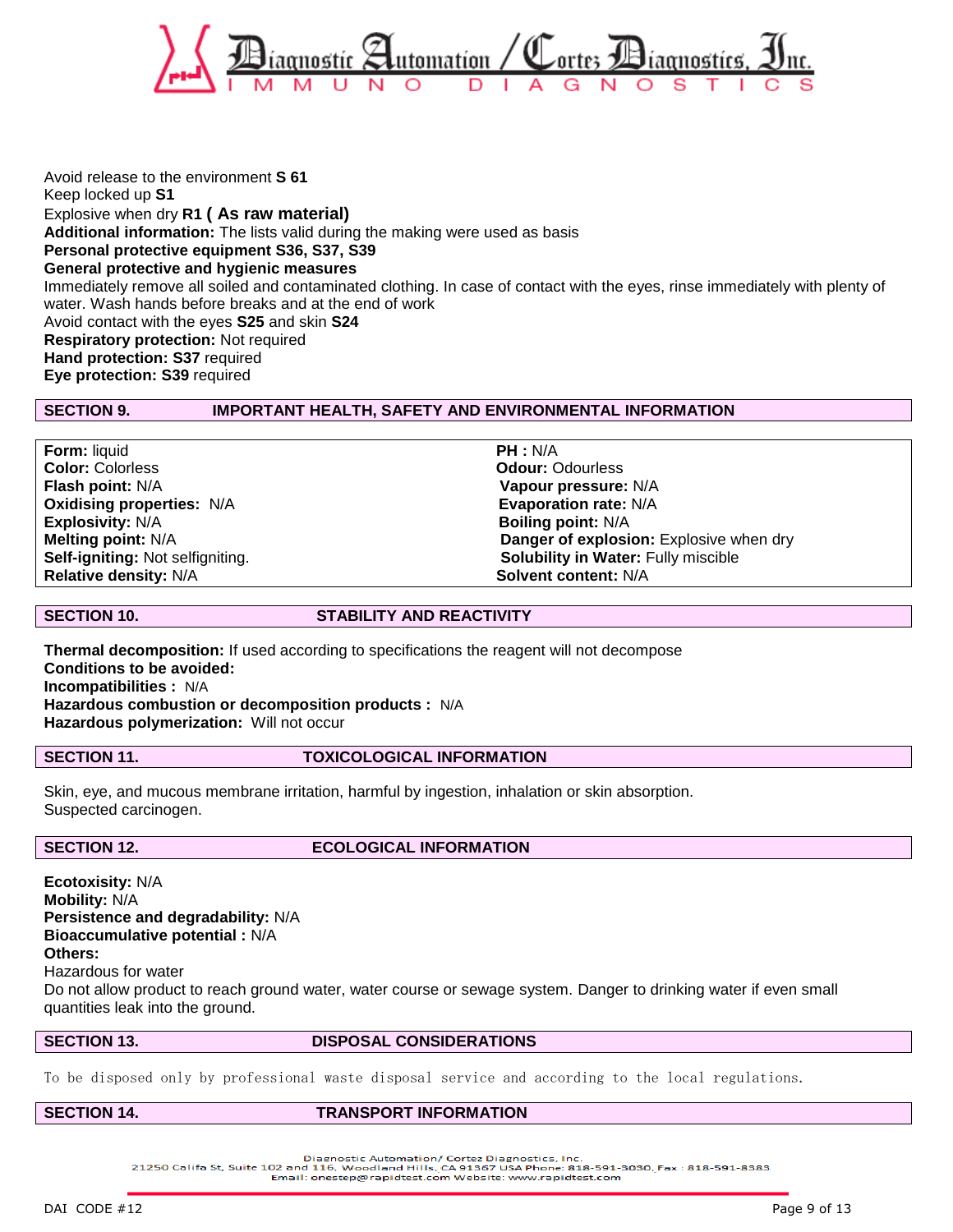

**Land Transport ADR/RID** Shipping name: Tween 20 as detergent reagent in DAI HBeAb ELISA Packaging group: N/A Classification: R1 **( As raw material) Maritime Transport IMDG/GGVSee** Shipping name: Tween 20 as detergent reagent in DAI HBeAb ELISA Packaging group: N/A Classification: R1 **( As raw material)** Marine pollutant: not studied **Air Transport ICAO/IATA** Shipping name: Shipping name: Tween 20 as detergent reagent in DAI HBeAb ELISA Packaging group: N/A Classification: R1 **( As raw material)**

**SECTION 15.** REGULATIONS

### **Code letter and hazard designation of product:** N/A

### **Risk phrases:** Explosive when dry **R1 ( As raw material)**

### **Safety phrases:**

S26 In case of contact with eyes, rinse immediately with plenty of water and seek medical advice.

S36/37/39 Wear suitable protective clothing, gloves and eye/face protection.

S60 This material and its container must be disposed of as hazardous waste

S 45 In case of accident or if you feel unwell, seek medical advice immediately

S 61 Avoid release to the environment

S1 Keep locked up

**National and international regulations: The current regulation of China and 91/155/EC Water hazard class:** Not studied.

**SECTION 16. OTHERS**

This information is based on our present state of knowledge and according to the internationally and domestically available literature. However, this MSDS shall not be used as a warranty for any specific product features. The MSDS is not a legally valid contractual relationship.

### **SECTION 1. IDENTIFICATION OF SUBSTANCES /PREPARATION**

**Component name:** Chromogen A and Chromogen B Solutions **Catalog No.: N/A Application:** Chromogen A – substrate A reagent for color development in DAI HBeAb ELISA **Catalog No.: N/A Application:** Chromogen B - substrate B reagent for color development in DAI HBeAb ELISA **Hazardous component:** Substrate A – urea hydrogen peroxide solution Hazardous component: Substrate B - 3,3',5,5'-tetramethylbenzidine (TMB)

### **SECTION 2. COMPOSITION / INFORMATION ON INGREDIENTS**

Chromogen B; Aqueous solution; T; Xn  $\bullet$ ; **X** (As raw material) Concentration < 0.1% CAS# 54827-17-7 **R20/21/22:** harmful by inhalation, in contact with skin and if swallowed. **R36/37/38:** irritating to eyes, respiratory system and skin. **R40:** possible risk of irreversible effects. **S 26-36/37**

**R34** Causes burns; **S 3-28-36/39-45**

Chromogen A; Aqueous solution; C ; O ;  $\frac{1}{2}$  ;  $\frac{1}{2}$  (As raw material) Concentration < 0.1% CAS# 7722-84-1

Diagnostic Automation/ Cortez Diagnostics, Inc.<br>21250 Califa St, Suite 102 and 116, Woodland Hills, CA 91367 USA Phone: 818-591-3030, Fax: 818-591-8383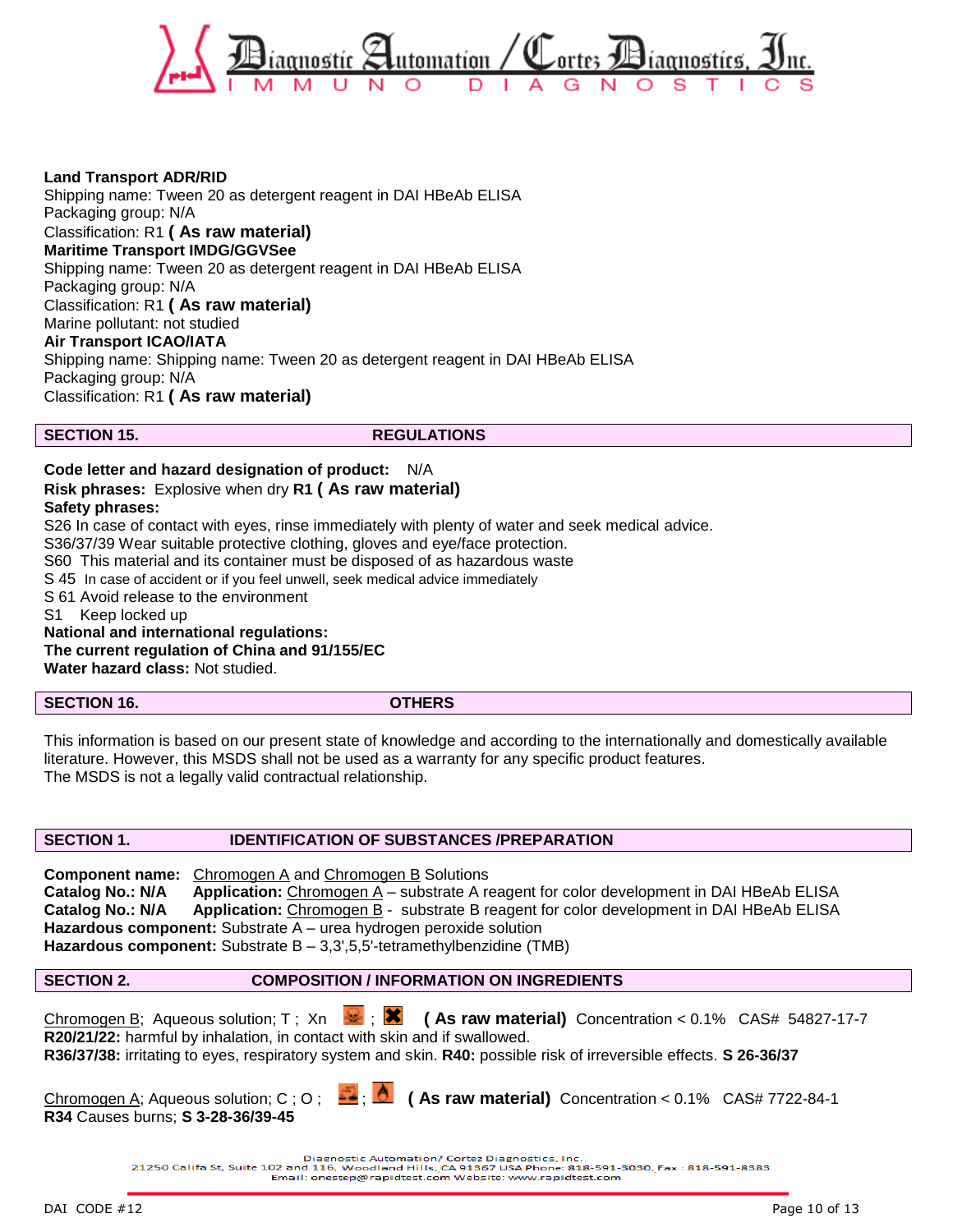

**SECTION 3. HAZARD IDENTIFICATION**

See section 2

# **SECTION 4. FIRST AID MEASURES**

- **After inhalation** In case of unconsciousness place patient stably in side position for transportation
- **After skin contact** Immediately wash with water and soap and rinse thoroughly
- **After eye contact** Rinse opened eye for several minutes under running water
- **After swallowing** Drink plenty of water and provide fresh air. Call for a doctor immediately

### **SECTION 5. FIRE FIGHTING MEASURES**

**Suitable extinguishing agents:** CO<sub>2</sub>, powder or water spray. Fight larger fires with water spray or alcohol resistant foam. **Non-applicable extinguishing media:** N/A

**Special exposure hazards arising from the substance or preparation itself, combustion products, resulting gases, etc.:** Due to the nature and volume of this product, the type and amount of combustion products are negligible. **Special protective equipment for fire fighters.** Not required

### **SECTION 6.** ACCIDENTAL RELEASE MEASURES

**Personal precautions:** Not required **Environmental precautions:** No special considerations **Measures for cleaning**

- $\triangleright$  Absorb with liquid-binding material (sand, diatomite, acid binders, universal binders, sawdust).
- $\triangleright$  Dispose contaminated material as waste according to item 13.

### **SECTION 7.** HANDLING AND STORAGE

**Handling:**

**Information for safe handling:** No special measures required

**Information about fire - and explosion protection:** No special measures required

**Storage:**

**Requirements to be met by storerooms and receptacles:** Store in cool, well-ventilated location, away from any area where fire hazard may be present.

**Information about storage in one common storage facility:** Store separately from incompatible materials.

**Common storage facility:** Not special requirements

**Further information about storage conditions:** Keep vials tightly closed. Protect against physical damage.

**Storage class and class according to regulation on flammable liquids:** Void

# **SECTION 8. EXPOSURE CONTROL /PERSONAL PROTECTION**

# **Additional information about design of technical facilities:**

# **Ingredients with limit values that require monitoring at the workplace:**

The product does not contain any relevant quantities of materials with critical values that have to be monitored at the workplace

In case of accident or if you feel unwell, seek medical advice immediately **S45**

**Additional information:** The lists valid during the making were used as basis

### **Personal protective equipment S36, S37, S39**

**General protective and hygienic measures**

In case of contact with the eyes, rinse immediately with plenty of water and seek medical advice

Wash hands before breaks and at the end of work

# Avoid contact with the eyes **S25** and skin **S24**

**Respiratory protection:** Not required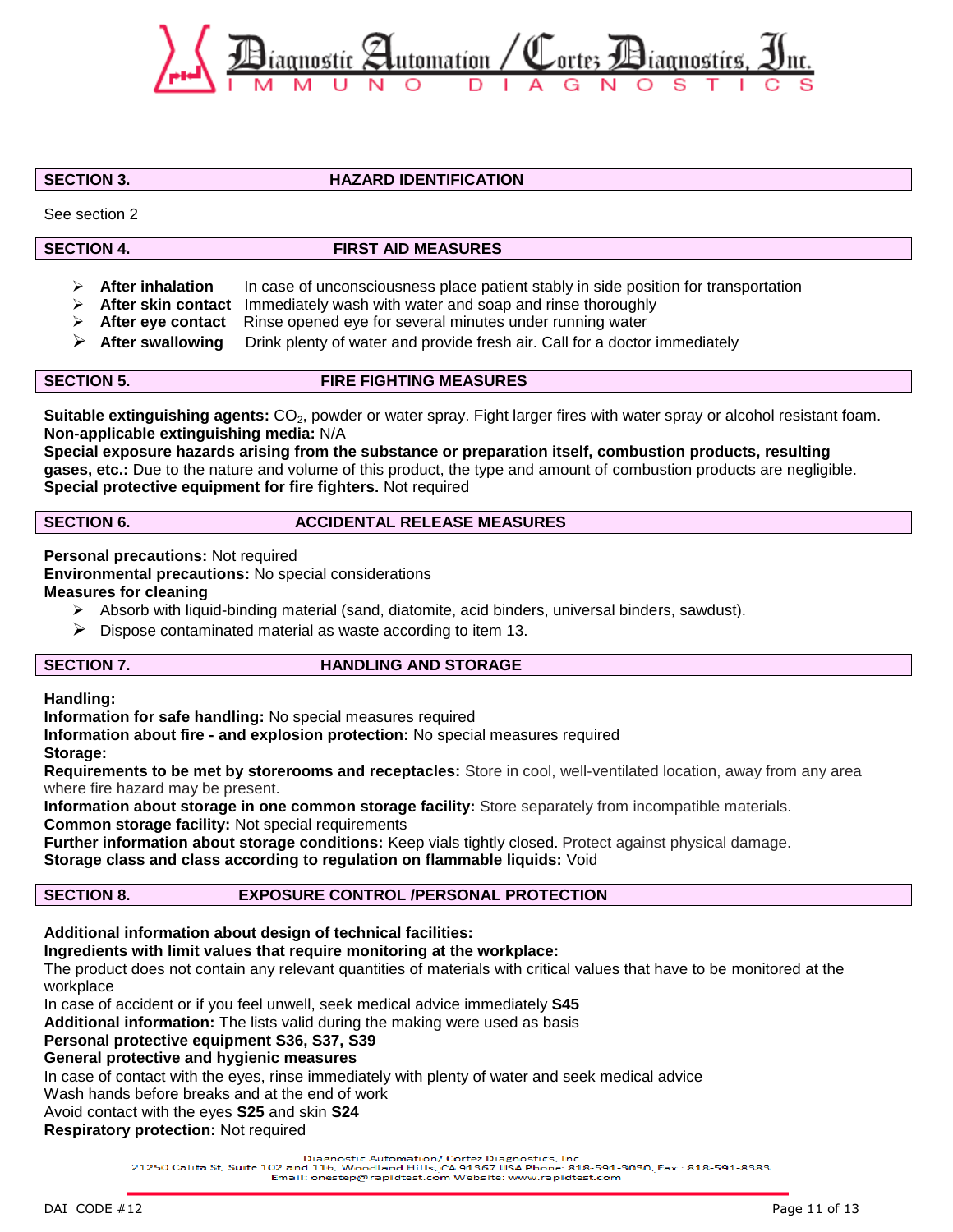

### **Hand protection: S37** required

**Eye protection: S39** required

**S45** In case of accident or if you feel unwell, seek medical advice immediately

### **SECTION 9. IMPORTANT HEALTH, SAFETY AND ENVIRONMENTAL INFORMATION**

**Form:** liquid **PH : Chromogen B 11.8 Color:** Chromogen A-Colorless **Color:** Odour: Odourless **Flash point:** N/A **Vapour pressure:** N/A **Oxidising properties:**  $N/A$  **Evaporation rate:**  $N/A$ **Explosivity:** N/A **Boiling point:** N/A **Self-igniting: Not selfigniting. Relative density:** N/A

**Color: Chromogen B-Colorless Solubility in Water: Fully miscible Z1076 Melting point:** N/A **Danger of explosion:** No explosion hazard.

### **SECTION 10. STABILITY AND REACTIVITY**

**Thermal decomposition:** If used according to specifications the reagent will not decompose **Conditions to be avoided:** Strong oxidizers, Strong acids, Strong bases **Incompatibilities :** N/A **Hazardous combustion or decomposition products :** N/A **Hazardous polymerization:** Will not occur

**SECTION 11. TOXICOLOGICAL INFORMATION**

**Acute toxicity:**

**Primary irritant or sensitization effects:**

- **On the skin:** no irritation or sensitization effects
- **On the eye:** no irritation or sensitization effects

### **Additional toxicological information:**

When used and handled according to specifications, the products will not show any harmful effects

### **SECTION 12.** ECOLOGICAL INFORMATION

**Ecotoxisity: N/A Mobility: N/A Persistence and degradability: N/A Bioaccumulative potential : N/A Others:** Not hazardous for water. Chromogen B -Toxic to fish and other water organisms **(As a raw material)**

### **SECTION 13. DISPOSAL CONSIDERATIONS**

Can be disposed as normal waste Clean with water and cleaning reagent

### **SECTION 14. TRANSPORT INFORMATION**

### **Land Transport ADR/RID**

Shipping name: Chromogen A and Chromogen B Solutions as coloring reagents in DAI HBeAb ELISA

Diagnostic Automation/ Cortez Diagnostics, Inc.<br>21250 Califa St, Suite 102 and 116, Woodland Hills, CA 91367 USA Phone: 818-591-3030, Fax: 818-591-8383